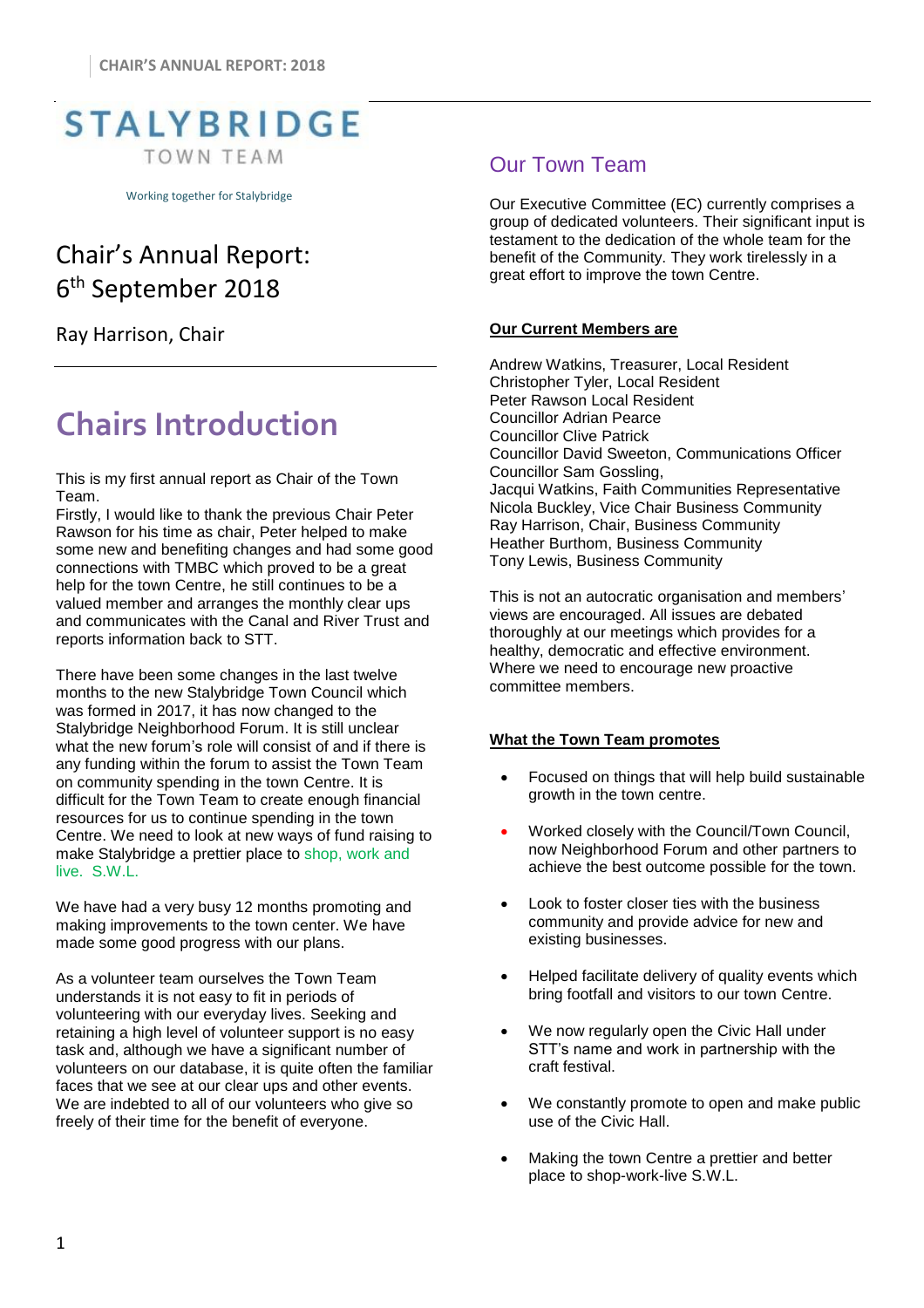#### **Sub-Groups Summary**

Our plans are progressed through the following subgroups which are regularly reviewed and updated at our monthly meetings.

These groups are:

- **Business**
- **Communication**
- Greenspace/In Bloom
- **Events**
- Fundraising/ Finance
- Schools Liaison
- Planning

#### **Business**

With changing times throughout the whole Country means all self-employed traders and shopkeepers need keep to their business's moving in a forward direction, blame is sometimes placed on the internet for consumers purchasing goods, but every small town is in the same position we must all think of new ideas and keep up with market trends.

In Stalybridge we have many good and ambitious traders who have been successful for many years as one shop may close there is always someone new wanting to be self employed and take over the empty unit, if rents are kept fair which I think Stalybridge as realistic rents this will keep the premises occupied.

We also need the traders to help make the Centre a prettier place to shop they may have to help and be involved with the flower planters and Christmas lights if everyone does a little we all create a lot.

There will be approximate 8 new shops due to open in Armentieres square in 2018/9 which will improve the area.

We have good support from our town team representatives to the business's and they can always relie on good advice from our team members.

#### **Communications**

Our new web site has recently become live and now hosts some exciting coverage, Nicola Buckley, our Vice Chair continues to carry out great work on inputting of events, notices and interesting items on the web site.

Also, our Facebook page is updated regular by our communications officer Councillor Dave Sweeton Facebook now has many followers, photos are constantly down loaded of news and events also of our volunteer's clean up sessions. We have Wi Fi in the

town Centre which was introduced by TMBC this can be used in the main central streets of the town Centre it is hard to know how much usage is used by the public as there is little feedback in general, but this still must be a benefit for the customers who come to Stalybridge. We have also had radio coverage by Tameside radio when certain events have been put on in Stalybridge this is aired to thousands of listeners to promote the town. Some of the events covered were The Craft Markets by Lisa Park, Christmas lights switch on, Carnival Festival, Artisan markets.

#### **Greenspace / In Bloom**

This year we have had new ideas for creating In bloom the town team have had new hardwood planters made and positioned them in Armentieres square which have created beautiful flower areas other traders have had hanging baskets made and corporation street alone had 16 baskets.

Peter Rawson works closely with the Canal and River Trust (CRT) to improve the environment and landscaped areas alongside the canal. We have worked on the large old vegetable plots near to the steel cabin. These was planted with bedding plants earlier this year which were kindly donated to us. The town Centre is a totally alien environment for the Canada Geese, they are grazers, and feeding them with bread is not good for their health; encourages vermin and pollutes the water.

We continue to organize monthly clear up sessions primarily along the canal but also in parts of the town centre. There are over 100 volunteers listed on our database and we regularly have 15 to 20 people attending. I believe the volunteers have made a real difference with this particularly along the canal where there is no publicly funded routine for the collection of litter.

Our blue volunteers' cabin in Tesco's car park is in very poor condition and is becoming an eyesore in what is a very prominent location in the town. We are now able to replace the cabin and build a photographic image on each side to make it blend in with the area. The estimated cost of a suitable replacement is £8000, we have already received £4000 and a further additional £2000 was kindly donated from CRT towards the cost and have also successfully obtained a £2000 grant from the Tesco 'Bags of Help' scheme we will have the new cabin during 2018.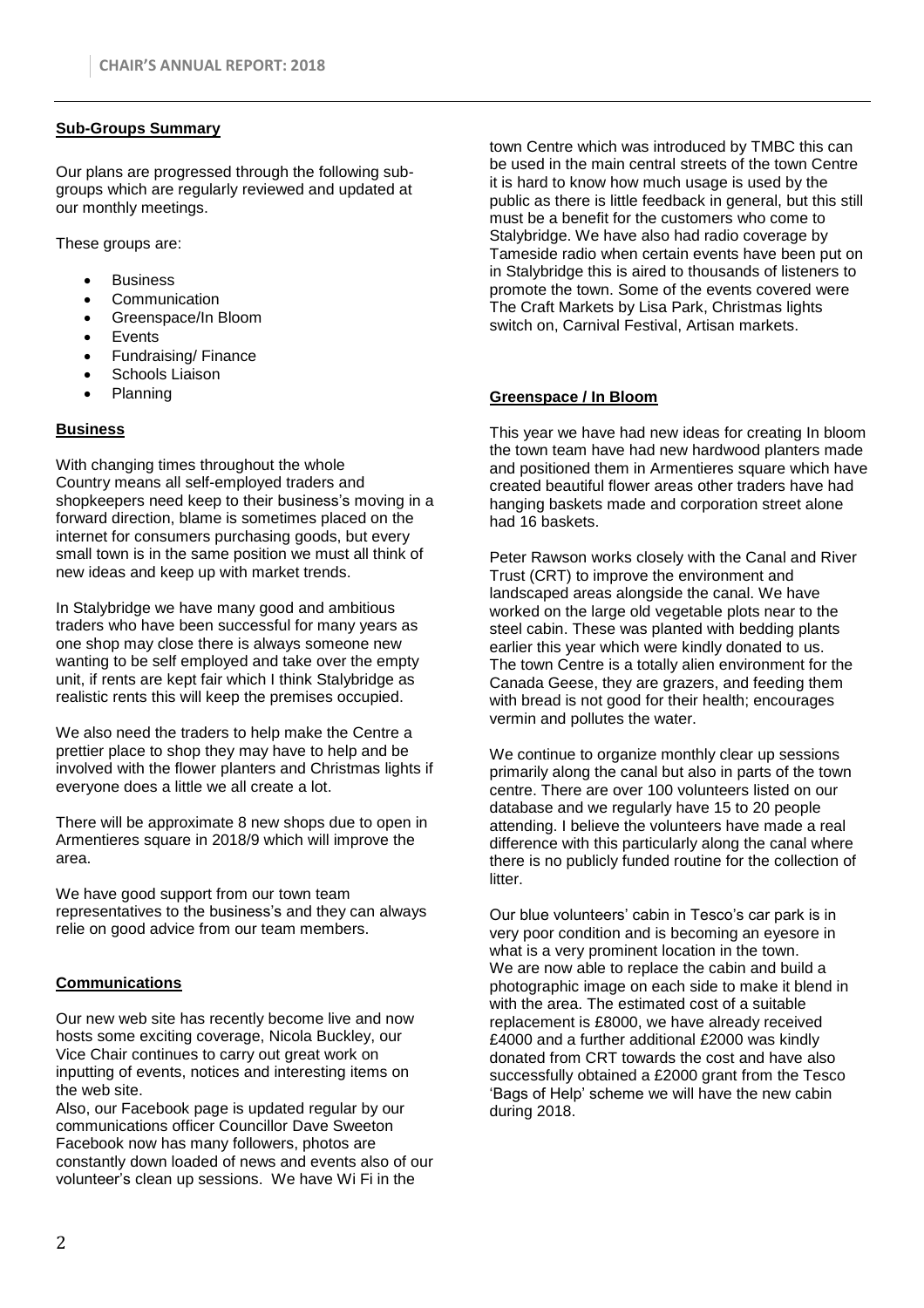#### **Events**

STT have now arranged events in the civic hall under there own name in relationship with Lisa park who owns the craft festival there are about 7 events per year held by Lisa which helps to bring an increased footfall into the town on Saturdays. Councillor Leanne Feeley with TMBC have arranged a month in September of activity's around 'Tameside and on Sunday16<sup>th</sup> September there will be a suffragette's day in the civic hall so good to see the hall being used as much as possible.

More needs to be done to open the civic hall more often and efforts to campaign are always ongoing our local town team councilors carry out good work in supporting us, we require more events we need organizers to contact us to help keep the doors open and are grateful to clubs like the motor bike club and the beer festival who use the hall every year.

The Christmas light switch on event in 2017 was a huge success in association with the town council we helped to preform a very grand event with a full stage and performers taking a different dimension to the normal light switch on. But more funding is required for this year if we are to have a grand event as the town team or the newly formed neighborhood forum will not have the funds to spend on the lights switch on new ideas need to be established.

We had a very sunny weekend this year for the Stalybridge weekend carnival festival 23<sup>rd</sup> and 24<sup>th</sup> June Ian Cochrane who helped arrange the weekend with help from town team members created a spectacular festival on the Saturday we had some cars in Armentieres Square. NSPCC had a family Fun Day in the Civic Hall the Carnival Parade marched on the Sunday with 'Tameside radio carrying out interviews on both days which helped to bring thousands of people into the town there were also attractions in Cheetham Park. We also had free boat trips for the weekend which was a delight for the children.

Planning and management of events is extremely time consuming and whilst the Town Team is keen to see more high-quality events in town we will need to look at alternative ways of funding, organizing and managing these in future involving all parties who have an interest in the promotion of the town.

#### **Finance/ Fundraising**

Our Treasurer has provided monthly financial updates and our governance, financial management and budgeting is a regular feature at Executive Committee meetings.

I would like to thank our Treasurer Andrew Watkins for his professional account skills and for stepping in to take the minutes of our meetings whilst we've been without a formal Secretary.

This year's accounts are summarised separately in the Treasurer's report.

To raise more funds the introduction of the new Stalybridge Town Team 100 club was established, and this has helped to bring in substancle funds we have offered prizes for the 100 club members hopefully this will continue to be successful as we attract more members the cost is £12.00 per year with a cash prize and voucher prizes donated by Tesco and The Candolim restaurant.

#### **Schools Liaison**

Christopher Tyler has led on this and has managed to establish good links with both of our Secondary schools, Copley Academy and West Hill. We now have comprehensive feedback from both institutions on what young people would like to see in town and which will help formulate a more in depth planning response when engaging with Town Centre development consultations. Whilst this is still a work in progress it is essential to the town for our future residents to be engaged in the development of a community where they would like to live and work and bring up their own families. We are also encouraging pupils to get involved in community activities i.e.: to help with our clear ups and landscaping work; to hold a stall in the Artisan Market and we'd also like to see more of their musical talents on display in the town Centre.

We invited Gary Harrison (Teacher) and 4 Westhill school pupils who came to our June meeting their input into new ideas was a pleasure to listen to from such young boys they were very enterprising we look forward to there return to a further meeting later this year.

This is a very important area of our work and is a timeconsuming task, so I would like to thank Chris for all his efforts to date and for persevering with the reports.

#### **Planning**

Planning was introduced to the sub group, so we could keep a breast with the planning applications in the town centre this is so we can voice our oppions to help protect the buildings and conservations area for the standard our market town requires we only advise back to TMBC our thoughts of the application and our suggestions.